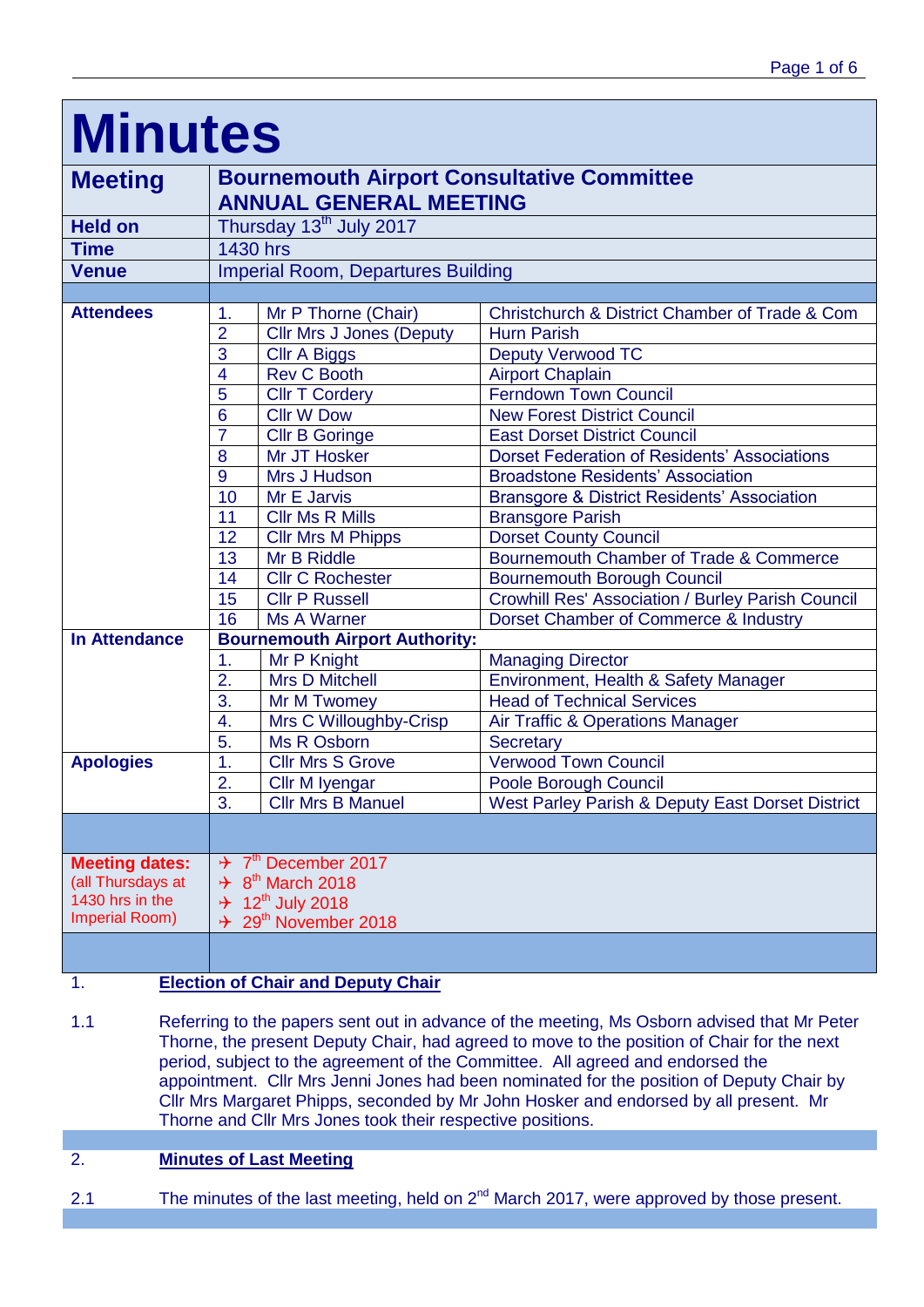# 3. **Matters Arising / Actions**

#### 3.1 There were none.

## 4. **Report by the Managing Director**

- 4.1 An update was given on the current position of the Business so far this Financial Year (1<sup>st</sup>) April to  $1<sup>st</sup>$  July 2017). For the first three months, passenger numbers stood at 214K, against a budget of 209K. The increase was due to the introduction of a year-round Ryanair Krakow flight and high load factors on all other routes. Passenger performance by airline was shown and discussed. It was noted, however, that overall performance was behind budget due to lower than anticipated yields, reduced General Aviation (GA) activity and external challenges to parking revenue. Costs were reported as being flat to budget.
- 4.2 Summer route destinations were shown for Ryanair and Thomson / First Choice, which were unchanged from the last meeting.

|                                           | <b>No</b> | <b>Details</b>                                                                                                                                                                                                                                                                                                                                              |
|-------------------------------------------|-----------|-------------------------------------------------------------------------------------------------------------------------------------------------------------------------------------------------------------------------------------------------------------------------------------------------------------------------------------------------------------|
| <b>Aircraft Accidents</b>                 |           |                                                                                                                                                                                                                                                                                                                                                             |
| <b>Aircraft Ground Incidents</b>          | 3         | 26/4/2017: DA42 burst tyre on landing. Trainee pilot had<br>foot on brake and rudder on landing. Crews responded<br>and assisted engineers in changing wheel.<br>5/5/2017: Pilatus aircraft burst tyre on runway. Tyre<br>replaced and taxied to dispersal.<br>26/6/2017: Grumman American AA-5A aircraft came off<br>runway onto grass near Taxiway Tango. |
| <b>Full Emergencies</b>                   | 4         |                                                                                                                                                                                                                                                                                                                                                             |
| <b>Local Standby</b>                      |           |                                                                                                                                                                                                                                                                                                                                                             |
| <b>Weather Standby</b>                    | 11        |                                                                                                                                                                                                                                                                                                                                                             |
| <b>First Aid</b>                          | 8         |                                                                                                                                                                                                                                                                                                                                                             |
| <b>Off-Airport Road Traffic Accidents</b> |           |                                                                                                                                                                                                                                                                                                                                                             |

4.3 Since the last Committee meeting, the following incidents had occurred:

- 4.4 Total aircraft movements year to date for 2017 remained down on both 2015 and 2016, however, passenger numbers had shown a modest increase compared to 2016 for the first five months of the calendar year, although had slipped back slightly during June. As reported at the last meeting, the increase was due to greater load factors on aircraft with more seating capacity (189-seaters). GA movements had struggled at the start of this calendar year, levelling off against 2016 in May and showing a slight increase in June.
- 4.5 The Customer ASQ Survey results were discussed ("Airport Service Quality" an independent European Survey). The majority of passengers arrived at the Airport between 1½ and 2 hours before their flight, resided in the UK and just over 50% of the total questioned were female. For the last two quarters of the survey year, most passengers questioned were aged between 55 and 64 years, however, an increase had been seen in the number of younger families flying through the Airport. Interestingly, during the last quarter, most people had taken between 3 and 5 trips a year, which was an increase on the previous quarter. As usual, the majority of passengers arrived at the Airport in a private car, either parking for the duration of their trip or getting dropped off by family / friends. The Airport's bus service was becoming increasingly popular, especially with Ryanair passengers. The Airport's overall result remained at 4, a consistent result since 2015, which was good as it meant that standards of customer service were being maintained. Also, the Airport had risen in the results table from  $10^{th}$  to  $6^{th}$ .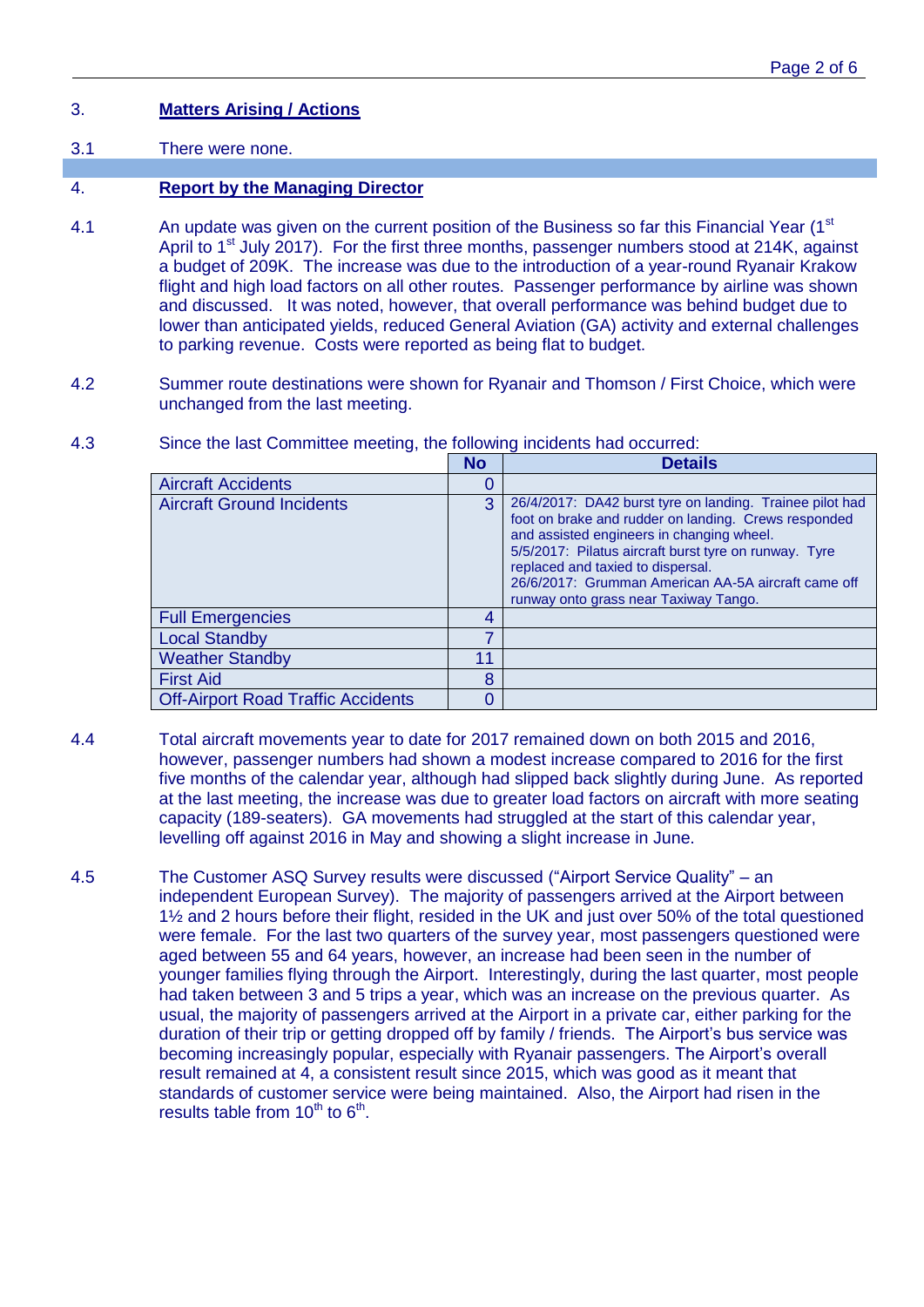- 4.6 A Member commented that Southampton Airport had increased its throughput to over two million passengers and had this week launched an easyJet service to Geneva. The Airport advised that, as Members knew, the majority of Southampton passengers were Flybe, although it understood that there were other airlines putting routes in to Southampton. However, there would be no change to the easyJet flights out of Bournemouth and the MAG Commercial Team continued to promote Bournemouth in their negotiations. The Airport was very positive about the future.
- 4.7 A Member stated that he recently returned on an inbound aircraft and, whilst his was the only aircraft arriving, it took a long time for the baggage to be unloaded. The Airport advised that it was well within the stipulated 40 minute baggage reclaim target, averaging around 25 minutes. It actually could be much longer at other airports but the time taken for passengers to disembark the aircraft and walk to the Baggage Reclaim area was so short, that the perception may be that the baggage was taking extraordinarily long to arrive. The Airport confirmed, when asked, that the airlines contracted Swissport for their handling services and, as such, manning levels would be stipulated in the contract between the two parties. Another Member stated that a 25-minute wait for baggage was fine, especially when you "live on the doorstep".
- 4.8 The Airport was asked about introducing an Executive Lounge. The Airport replied that it had set aside a very large area for that purpose but the demand was not there at the moment.
- 4.9 A Member asked whether the proposed housing development at West Parley would affect the Airport. The Airport advised that access to the Airport would improve, linked to the Chapel Gate and other works. Although not near the take-off point, the development would be close to the flight path, so noise complaints may potentially be generated from the new residents.
- 4.10 The Airport was asked as to who promotes Bournemouth Airport to airlines and it responded by stating that there are full-time people in MAG who work on behalf of the Airport. At the present time, flights were running at around 95% load factor, so it was rather the lack of additional aircraft than passengers. BREXIT had made the aviation market nervous and, unless there was aviation agreement soon, it would revert to a previous European agreement limiting the number of flights between EU countries and the UK, which would affect the carriers at Bournemouth. This was concerning and there was a lively debate between Members on BREXIT had how it may affect the Airport / aviation market / UK in general.
- 4.11 The Airport was asked whether they foresaw any change to APD following BREXIT. The Airport advised that MAG had met with Ministers who advised that APD was likely to remain.

### 5. **Aircraft Noise Report**

- 5.1 For the period July 2016 to June 2017, there had been 44 complaints from 29 people (not including repeat complainants). Of the 44 complaints, 38 were found to be compliant and 6 non-compliant (companies had been contacted, where necessary, and reminded of the operational restrictions).
- 5.2 For the same period, there had been 82 complaints from 1 repeat complainant in Merley. The complaints were predominantly regarding Cobham aircraft, although the Company operated within the regulations. The complainant was quite vociferous and the Airport had done all it could to alleviate / mitigate their concerns over the years the person had been complaining. It was noted that Merley was quite a way from the Airport. It was also noted that 4 / 5 years ago, complaints were up to 600 in a year, so had decreased significantly, helped in part by the Noise Action Plan.
- 5.3 Total aircraft movements per complaint were shown and the Airport was well within target.
- 5.4 The Airport advised that it had no permanent noise pollution monitor, due to the level of complaints (approximately 40 per annum).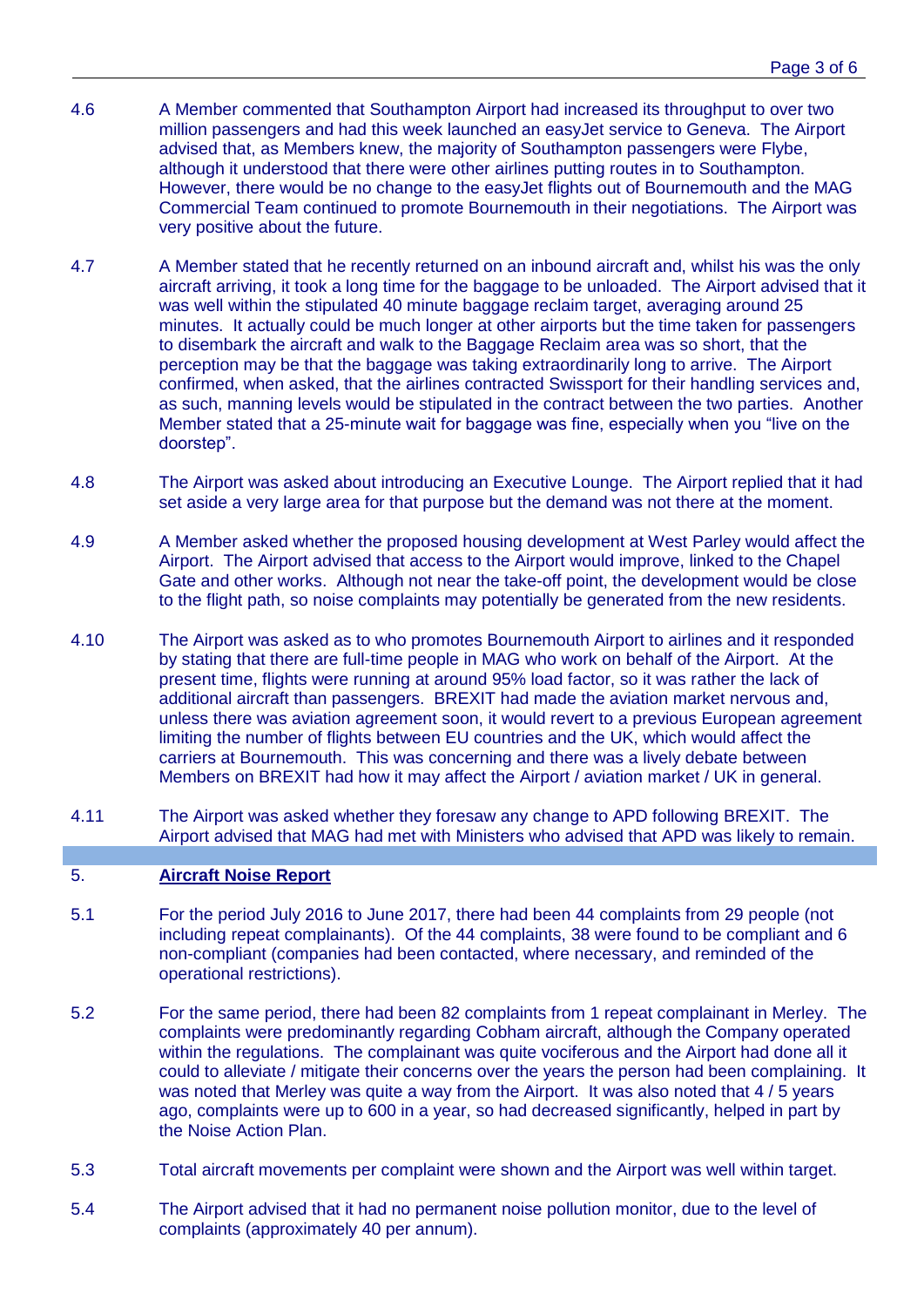5.5 A Member commented on one particularly noisy light aircraft. The Airport stated that there was no regulation on noise attenuation on light aircraft, only on aircraft over a certain weight. That particular aircraft (which could not be identified at the meeting, as it was considered it could be one of many), could potentially have been doing instrument or approach training within the parameters of the Airport, otherwise it was unrestricted.

### 6. **Community Fund**

- 6.1 The Airport clarified that £10,000 per year was put into the Community Fund pot by the Airport, as set out in the Section 106 Agreement for schemes within the Christchurch borough. Discussions had been held between the Community Fund Committee and Christchurch Borough Council as to the area covered in the past, as the Airport was keen to help causes in other areas affected by the Airport, however, this was not on the table at the present time. Full details were on the Airport's website.
- 6.2 The most recent Community Fund Management Committee took place in May. An award was made to The Water Lily Project, which was established to support vulnerable people in the community. They needed the award to help the refurbishment of a café and computer suite, which will help to improve facilities for the Project and directly benefit the vulnerable people in need. £3,750 was awarded. "Stompin' on the Quomps" was an annual music event held in Christchurch. This free event for all the local community was funded purely from public donations and an award of £850 was made to make their fundraising easier.
- 6.3 The Airport had been working with Dorset schools to provide opportunities for a series of work placements for students. The placements would be for one week and the students would experience working in Customer Services, the Fire Station, Environment, Health & Safety, Engineering and Air Traffic Control.

# 7. **Planning & Policy**

- 7.1 Consultations on the following documents closed at the end of May: "Draft Airports National Policy Statement: New runway capacity and infrastructure at airports in the South East of England"; and "UK Airspace Policy: A framework for balanced decisions on the design and use of airspace". The General Election had introduced delays to proceedings. It was unclear if a consultation on revisions to the Aviation Policy Framework will be issued before Parliament rises for recess. This was anticipated to commence by releasing topic papers starting in June. The only mention of aviation since the General Election has been a commitment to Heathrow's third runway being an infrastructure priority.
- 7.2 With regard to local policy, the Dorset County Council Waste Plan consultation suggested a Solid Recovered Fuel Facility (incinerator) at the Eco site. Airport concerns centred on aerodrome safeguarding matters and traffic movements. Airport representatives had visited a similar facility in Portsmouth, however, Airport objections to this facility will be sustained on the grounds of it being an unacceptable hazard to Airport operations. Proponents of the scheme had held an initial meeting with the Airport to see if there was any way of mitigating the Airport's safety concerns. If the concerns could be overcome, then they will be seeking to make a Planning Application in summer 2018.
- 7.3 The Chapel Gate roadwork improvement scheme had started this month. Dorset County Council had advised that most of the initial works will be off-line, with traffic management designed to maintain flows in all directions to avoid peak times. They had developed a communications plan to provide as much and timely advance information about changes to traffic management and the Airport would pass on this information to businesses, passengers and staff as updates arose.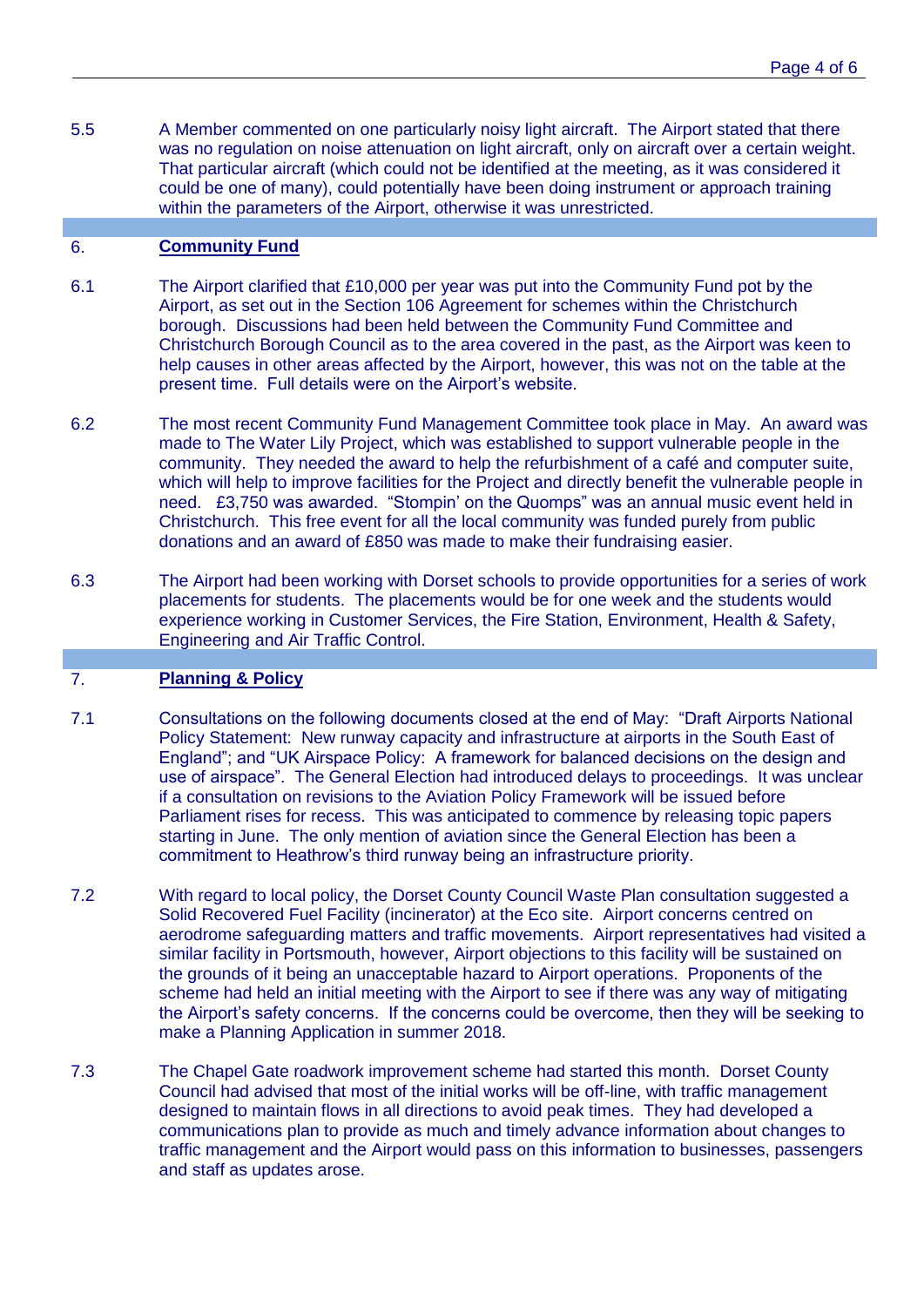- 7.4 Works to increase junction capacity at Blackwater East were to start in September. This will necessitate some off-peak three-way phased lights but the traffic flow would be maintained during peak hours. Work would also start on designing the extended south-bound on-slip.
- 7.5 There were still land acquisition issues with the Blackwater West and Hurn roundabout works.
- 7.6 Advanced discussions were underway with housebuilders who had options on the land at Parley Cross for the LEP to advance fund the road scheme elements. This would provide capacity through the area in advance of housing developments.
- 7.7 The Wessex Fields scheme was jointly designed by Bournemouth Borough Council and Dorset County Council. It was a two-phase scheme. The first phase was to be paid for by the LEP and involved a new southbound exit and entry off the A338. The second phase proposed a new bridge over their highway to allow for northbound entry and exit. The Planning Application for the full scheme would be submitted to both Bournemouth Borough Council and Dorset County Council week commencing 24<sup>th</sup> July. Assuming there were no planning issues, then a 14 month construction programme would start during summer 2019.
- 7.8 Some Members expressed their frustration that the money allocated by the LEP had not been directed to potential roadwork schemes in the wider vicinity to ease traffic flow and that the roadworks planned would increase traffic congestion in the shorter term. The Airport stated that it had provided input into a simplified Chapel Gate scheme, to lessen traffic back-up and to make the works cheaper, which would free-up funds for other projects.
- 7.9 The proposed Traffic Regulation Order was now in place. The Airport had raised objections to the Parkfield School Travel Plan on the basis that it advertised use of the Airport bus stop, from which there was no pedestrian route to the school. Christchurch Borough Council / Dorset County Council had signed off the Travel Plan on the basis that the recommended stop for the school was the Wonderland stop. The Airport understood that occupation of the site was still scheduled for September.
- 7.10 The off-site parking operator at Wonderland continued to breach planning regulations and had begun to utilise other areas too. The Airport had made strenuous overtures to Christchurch Borough Council regarding enforcement.
- 7.11 The Airport stressed that it had no issue with competition, nor with the Planning Permission granted. It did, however, take issue when the Planning Permission was not being complied with on an ongoing basis.
- 7.12 A Member clarified that the Planning Permission was granted on the basis of 75 parked cars adjacent to the Alice In Wonderland car park, however, there had been no foresight to include in the Planning Permission that the area be fenced-off for the purpose, so the company in question could potentially be utilising any other area within the Wonderland facility to park its cars. The Member had reported to the Council that the company were now using an additional field in which to conduct their business and had requested investigation and the serving of an enforcement notice. The Airport thanked the Member for their efforts.
- 7.13 The Chairman asked Members whether they thought the Committee should write a letter supporting the Airport's position to Christchurch Council. All present agreed that the Chair should write on the Committee's behalf, with the caveat that it be copied to Chris Chope MP with an invitation that he be invited to the Airport to discuss the subject with the Chair and Deputy Chair of the Committee. The Airport thanked the Committee for their support. Members strongly recommended that the Airport contact their MP direct.